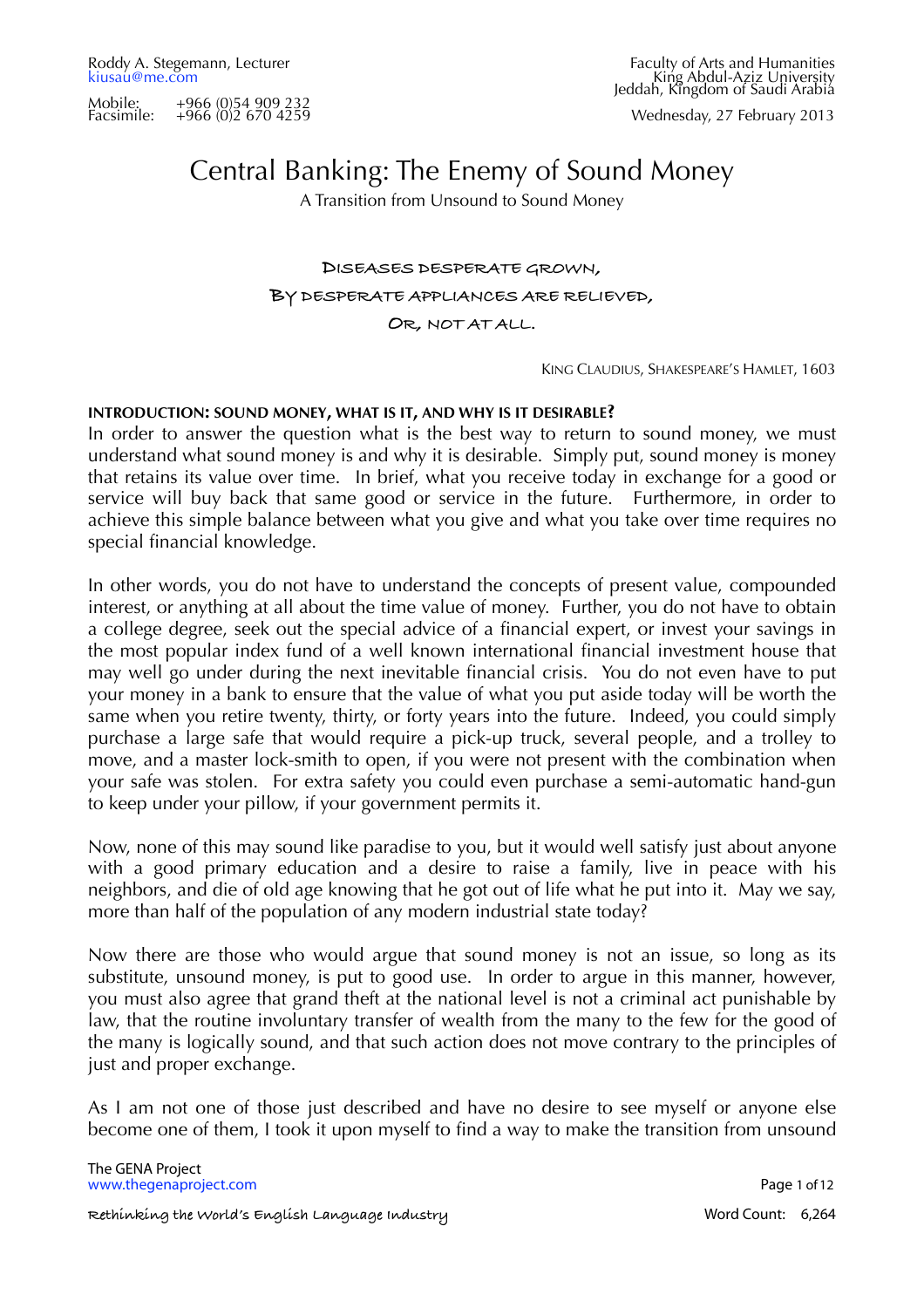Roddy A. Stegemann, Lecturer Faculty of Arts and Humanities<br>
kiusau@me.com Faculty of Arts and Humanities<br>
Faculty of Arts and Humanities [kiusau@me.com](mailto:kiusau@me.com?subject=The%20GENA%20Project) King Abdul-Aziz UniversityJeddah, Kingdom of Saudi Arabia

Wednesday, 27 February 2013

money to sound money. What I thought would be a difficult task turned out to be relatively easy, because there are many others like me who are largely dissatisfied with the current state of humanity, the global market place, and their own national economy. This paper is dedicated in particular to a brief historical sketch of central banking -- the current producer of unsound money -- and a mechanism of transition away from unsound to sound money. Accordingly, the paper is divided into two parts: the first part entitled *Commercially Unsound Monopoly Privilege and the Revival of Sound Banking Practices* sketches the development of central banking through a brief examination of two epochal moments in the history of banking and the rather mundane beginnings of the Bank of England. The second part entitled *A Method of Transition* combines the work of several authors and proposes a method of transition from unsound to sound money based on the US Federal Reserve System and the writings of those who would like to see it disappear. No conclusion is provided, and it is likely that none will ever be considered until the transition to sound money is finally achieved.

In my presentation at the WEAI Conference in San Francisco last year I introduced my paper entitled "Money Creation and the Revolution" by explaining the statutory legal basis for the current monetary system and its commercially unsound nature. I have not decided on the topic of my next paper and in this regard I hope that you can be of help.

# Commercially Unsound Monopoly Privilege, and The Revival of Sound Banking Practices

In order to begin let me recall for you how the issue of money became the monopoly privilege of government and how this privilege inexorably results in unsound money.

# **A COMMERCIALLY UNSOUND MONOPOLY PRIVILEGE**

A good place to start is  $16<sup>th</sup>$  century Spain under the reign of the Habsburg king, Charles V, for not only did Charles V seize control of his nation's money supply, but he also created the world's first truly global empire that did so. Another good reason

to start with the Spanish Empire is in honor of our Japanese hosts, for it was under Philip II, Charles V's son, that Japan's first emissaries of noble rank visited Europe under the sponsorship of the Jesuit Order of the Catholic Church.

Surely, the precious metals that flowed into Spain from the New World during this era played an important role in Charles V's ability to maintain and expand the Holy Roman Empire across Europe, but this was not the only source of imperial finance, as the sudden increase in purchasing power was neither constant, nor inexhaustible, and the costs of maintaining a global empire were relentless and frequently spiked with sudden and costly military adventures. In addition, the rapid influx of new money



led to widespread price inflation throughout Europe and severe hardship in Spain for all, but the Spanish crown, local banks, a rapidly growing, well-travelled, Spanish merchant class,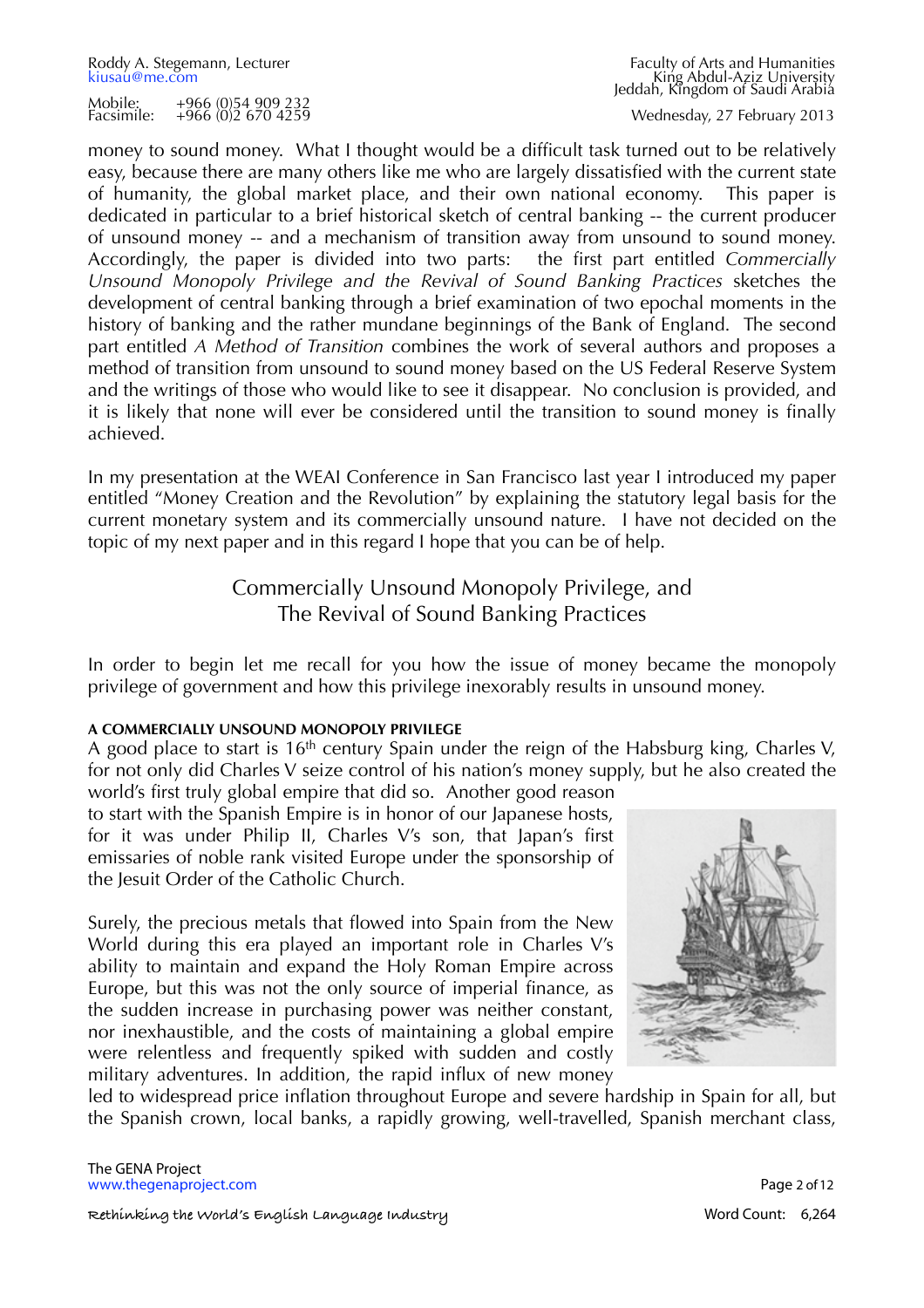and last, but not least, the Catholic Church. Imperial revenue short-fall was typically met with increased taxes on the local Spanish population and bank loans obtained from large prosperous European trade centers in Italy, the Netherlands, and Austria. These loans were often guaranteed with the promise of imperial land in the event of default.

The precious metal that flowed into Spain from the New World was quickly minted into gold and silver Spanish coin and found its way into the Spanish and European economies through the purchase of labor, soldiers, materials, and equipment required by the Crown to maintain, expand, and consolidate its power. Much of this coin ended up in local Spanish banks for safe-keeping where it became an important source of specie for the imperial household when its outstanding loans fell due. Unfortunately, this specie did not belong to the Spanish crown; rather, it was the property of the banks' individual depositors. In an emergency, however, it was much easier for the Crown to confiscate this specie, than it was to levy still more taxes on an already heavily burdened local population. The confiscation was not entirely unilateral as the banks were issued promissory notes in return.

As the Spanish Crown was able to offer a secure return on these involuntary exchanges that was backed by its authority to tax and transfer land title, the banks surrendered their specie without a fight. Moreover, so long as these acts of plunder could be justified as noble sacrifices on behalf of church and state, the Catholic Church remained silent. What followed, however, forced even the Catholic Church to take a stand, as the wrath of the market showed no mercy.. The trouble began when Spanish banks, in an effort to avoid having their coffers plundered by the imperial household, began investing their depositors' specie in more lucrative, but less secure private ventures -- the targets of which were often the very same high-risk overseas expeditions that served as the Crown's principal source of repayment.

Unfortunately, this practice of placing at risk the deposits of others for the sake of one's own profit was only a very workable relationship so long as the investments were kept hidden and the banks were able to meet the liquidity demands of their unsuspecting depositors. Indeed, what made common sense to Spain's local banking community, made no sense to their depositors who had entrusted their hard earned savings with the banks for safe-keeping. In short, bankers who defaulted on their customers' demands were deservedly considered no less than thieves and severely punished unless the church or state stepped in and provided them with safe-passage out of the country.

Although the Church understood that prudent banking practices could forestall individual bank default, the Church failed to understand that individual bank prudence was not a cure against the market forces unleashed by all banks engaging in the same practice at the same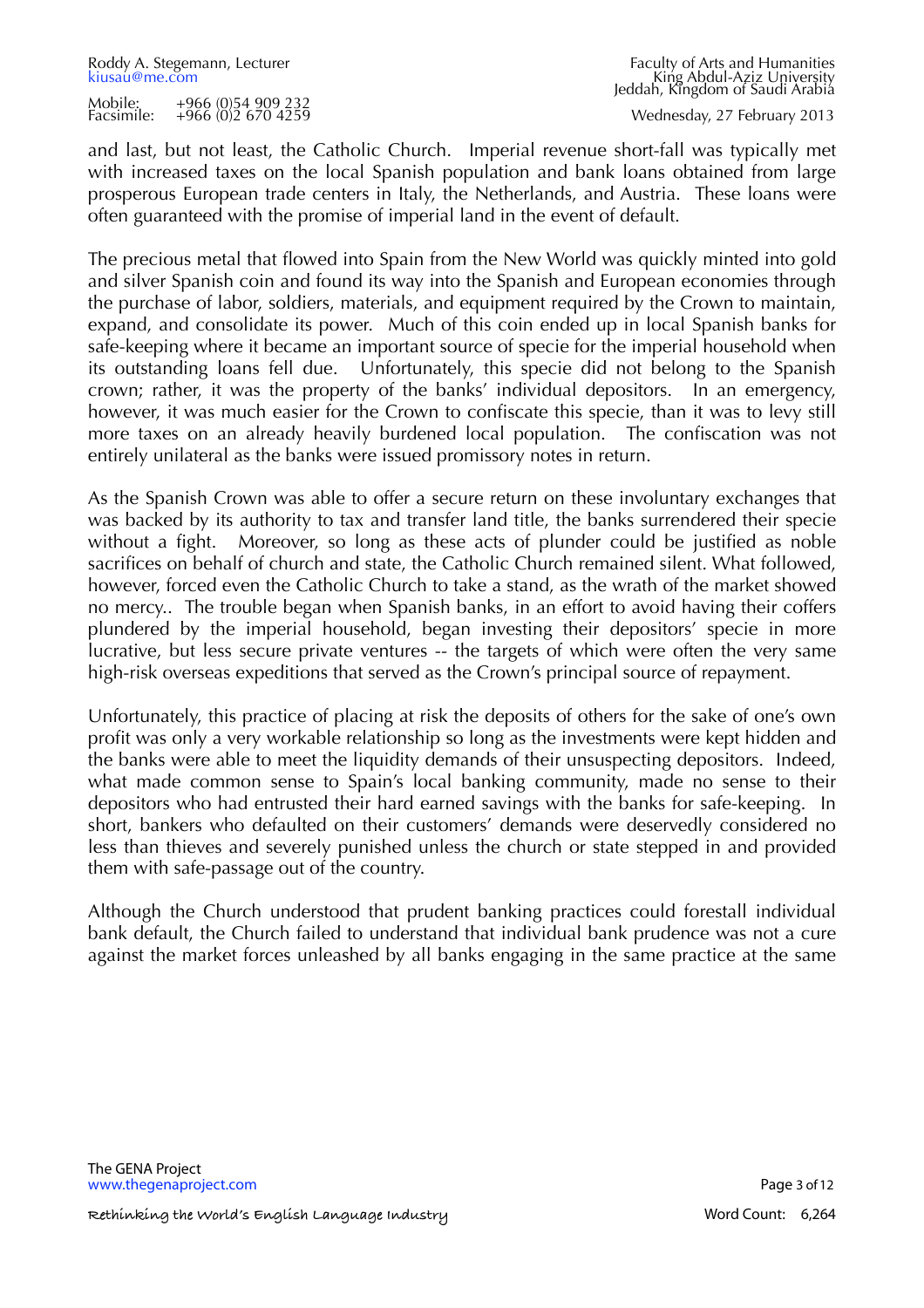time.1 Understood was that the lending of bank deposits increased the money supply and brought about inflation. Not understood was the inevitable busts that necessarily take place



in the wake of a sudden increase in the money supply -- this, despite a long series of documented bank failures of Spain's most prestigious banks after the nefarious practice of fractional reserve lending had begun.<sup>2</sup> As a result, the Catholic Church was split: on the one hand, it could understand the banks' desire to avoid the plunder by the imperial household; on the other hand, it was necessarily sympathetic with the many angry depositors who lost their savings. This indecision allowed the practice to persist and set a bad moral and legal precedent for centuries thereafter.<sup>3</sup> The important lesson for us today in the 21<sup>st</sup> century is that fractional reserve lending  $-$  the contemporary name for this  $16<sup>th</sup>$  century

banking practice -- was not the result of a gradual evolution in sound banking practices; rather, it developed as a defense against corrupt state intervention by governments that failed to balance their budgets!

## **A RETURN TO SOUND MONEY: IT HAS ALREADY ONCE OCCURRED!**

Unfortunately, plundering local banking communities of their depositors' specie has not been the only unscrupulous, covert, financial trick employed by governments to rob their citizenry of their hard-earned wealth. Before paper fiat was introduced by the Scotsman, John Law, in 18<sup>th</sup> century France the local authorities' most popular trick was a combination of legal tender laws and currency debasement. Typically governments would award themselves the monopoly right to mint coin and restrict the use of other coin within their political jurisdiction. Once the coin minted by the local authority was entered into circulation it would be collected back in the form of taxes, melted down, and minted again with less precious metal content than the previous issue. It would then be spent back into circulation, as if it were of the same worth.

By prohibiting the use of "foreign coin" local residents were assured that everyone traded in the same unit of account. What local residents did not seem to understand was that the value of their local coin was being undermined by the same authorities that were "protecting" local residents from the use of suspect "foreign coin". Then too, perhaps these

<span id="page-3-0"></span>2 Ibid. De Soto.

The GENA Project [www.thegenaproject.com](http://www.thegenaproject.com) example and the page 4 of 12

<span id="page-3-1"></span><sup>3</sup> Ibid. De Soto. Chapters 1, 2, and 3.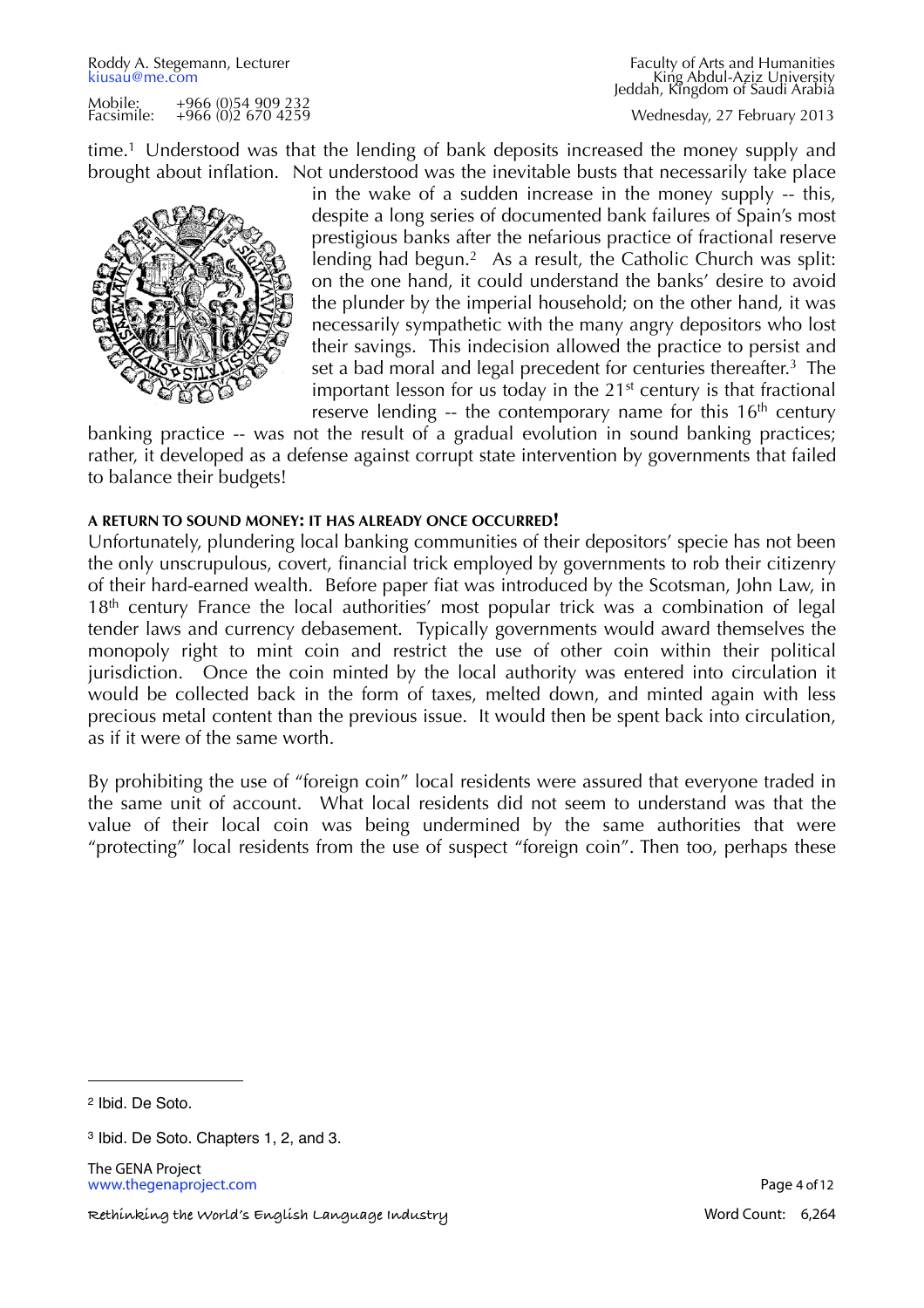Roddy A. Stegemann, Lecturer Faculty of Arts and Humanities<br>
kiusau@me.com Faculty of Arts and Humanities<br>
Faculty of Arts and Humanities [kiusau@me.com](mailto:kiusau@me.com?subject=The%20GENA%20Project) King Abdul-Aziz UniversityJeddah, Kingdom of Saudi Arabia Wednesday, 27 February 2013

residents understood all too well, but found it easier to be the victims of quiet, massive, surreptitious theft at the government mint than to be physically confronted by local tax collectors demanding ever higher taxes at their doorstep. After all, currency debasement was no secret, to the Catholic Church, as it was already well documented in the 14<sup>th</sup> century writings of the French Catholic bishop, Nicholas Oresme, who described the practice as morally repugnant and commercially unsound[.4](#page-4-0) 

No matter, during the  $17<sup>th</sup>$  and  $18<sup>th</sup>$  centuries this practice was so widespread that small trading nations such as the Netherlands found it difficult to conduct business.<sup>5</sup> In response, the governing council of the port of Amsterdam created an Exchange Bank (Die Wisselbank) in 1609 and a standardized unit of account for the bank's depositors. Upon receipt of



suspect domestic and foreign coin and bullion, the bank extracted its precious metal, reconstituted it in the bank's unit of account, and deposited the reconstituted coin and bullion in the owner's name. Paper was issued on demand against the owner's deposit and used to conduct business beyond the walls of the bank on the open market. Merchants with accounts at the bank could simply transfer money between their accounts. These kinds of transfers would eventually become known as gyro banking. By creating a standardized, reliable, and convenient means of payment the city of Amsterdam became famous and wealth

poured into the city and *Die Wisselbank* from around the world. The bank's fame led to specific mention in the works of historic figures such as Adam Smith, David Ricardo, and David Hume. The bank would eventually become a model financial institution for other banks, and many of today's modern banking practices can be traced back to this bank.

The bank came to true prominence through its repeated ability to survive financial crisis including the infamous episode of Tulipmania  $(1634-37)<sup>6</sup>$  This ability lay, of course, in its 100 percent reserve banking policy. As early as 1657, some fifty years after its founding, there were signs that it, too, was falling into temptation. It took, however, an additional 100 years before the bank was systematically engaging in the risky lending of its depositor's wealth to large commercial entities and the Dutch government. By 1819 the bank was compelled to close its doors, for it had lost all customer confidence. The wrath of the market had once again responded.

The Bank of Amsterdam was the last bank of its caliber to maintain a 100 percent reserve ratio for a significant part of its existence. Unfortunately, like all European banks since the

<span id="page-4-0"></span><sup>4</sup> Jörg Guido Hülsmann. 2008. The Ethics of Money Production. Auburn, Alabama: Ludwig von Mises Institute.

<span id="page-4-1"></span><sup>5</sup> Stephen Quinn and William Roberds. No Date. "The Big Problem of Foreign Bills: The Bank of Amsterdam and the Origins of Central Banks". Monograph.

<span id="page-4-2"></span><sup>6</sup> Doug French. 2006. "The Dutch Monetary Environment During Tulipmania". *The Quarterly Journal of Austrian Economics*, Vol. 9, No. 1 (Spring), pp. 3-14.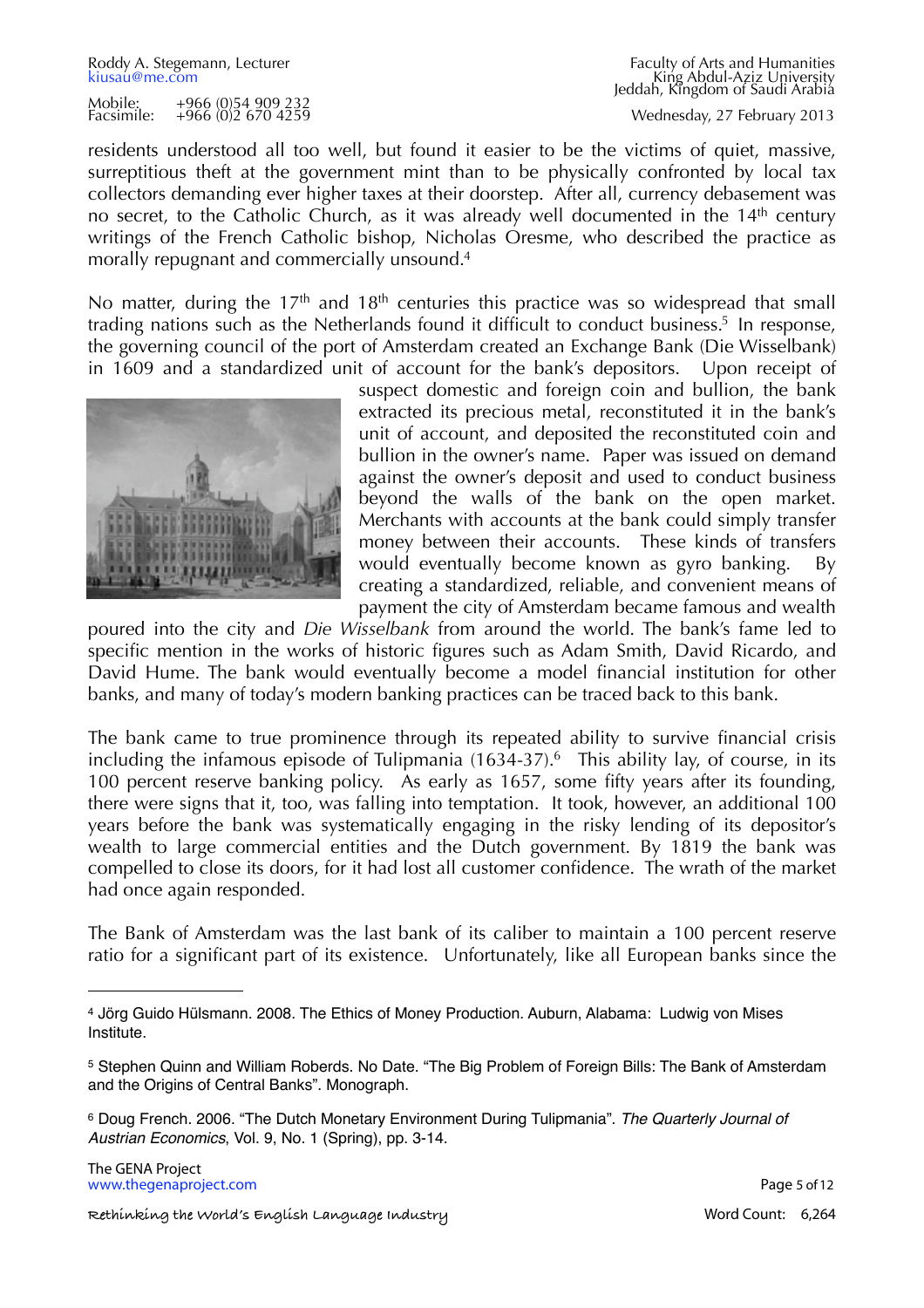founding of the Spanish empire, the Bank of Amsterdam had trodden down the path of unsound money and was eventually forced to close its doors.

#### **THE BANK OF ENGLAND - THE EARLY BEGINNING OF CENTRAL BANKING**

The Bank of Amsterdam was not the first attempt on the part of local government to control the production and maintenance of a local currency, but it was by far the most well-known and successful attempt on the European continent. Unfortunately what followed was very different. Rather than local governments devising competitive mechanisms with which to defeat the corrupt minting practices of neighboring governments and private counterfeiters, the private sector joined hands with governments across Europe in an effort to obtain special lending privileges. These privileges were often obtained in exchange for the funding of mismanaged government offices that were able to guarantee repayment with the threat of force and taxes levied on the offices' clients.

By way of example, the Bank of England -- the bank heralded as the world's central bank par excellence in the last third of the 19<sup>th</sup> century -- opened its doors in 1694, because the British government was in need of cash.[7](#page-5-0) Its colonial settlements in North America were already taking root, and British merchants were largely dependent on the Dutch maritime navy to carry their sea cargo. King William III, Charles II's successor, sought to correct British dependence on the Dutch fleet. To his chagrin, however, Charles II, the last of the Stuart Kings, had defaulted on the Crown's debt to local creditors only two decades earlier, and the memory was still fresh in the minds of the British public. In order to raise money the British Parliament agreed to the formation of a private banking corporation called the Bank of England with special lending privileges. The founding capital of this bank would be none other than a loan to the British Crown. Interest on this loan would be secured by a tonnage tax on British trade with the colonies. The health of the local business community, the

soundness of the nation's money supply, and the financial safety of the general public were simply not important issues in the foundation of this bank. $8$ 

#### **CENTRAL BANKS - THEIR RAISON D'ÊTRE**

Another century would past before the collusive relationship between private sector banks and the governments of Europe began taking on their modern form. Indeed, the first recorded mention of the concept of "lender of last resort" - the bank at which all banks could obtain liquidity in times of



crisis -- did not appear until 1797 in a work entitled *Observations of the Bank of England* by Sir Francis Baring[.9](#page-5-2) The two most authoritative works on central banking up until the middle

The GENA Project [www.thegenaproject.com](http://www.thegenaproject.com) **Page 6 of 12** 

**! ! ! Rethinking the World's English Language Industry! !** Word Count: 6,264

<span id="page-5-0"></span><sup>7</sup> Thomas Humphrey. 1989. "Lender of Last Resort: The Concept in History". Economic Review. (March/ April), p. 8.

<span id="page-5-1"></span><sup>8</sup> Eugen von Philippovich. 1885. *Einleitung zur Bank von England: Im Dienste der Finanzverwaltung des Staates*. By the end of the 19th century Philoppovich was the leading authority on the development of the Bank of England. Joseph Schumpeter was a student of Eugen von Philippovich.

<span id="page-5-2"></span><sup>9</sup> Sir Francis Baring. 1797. Observations on the Bank of England.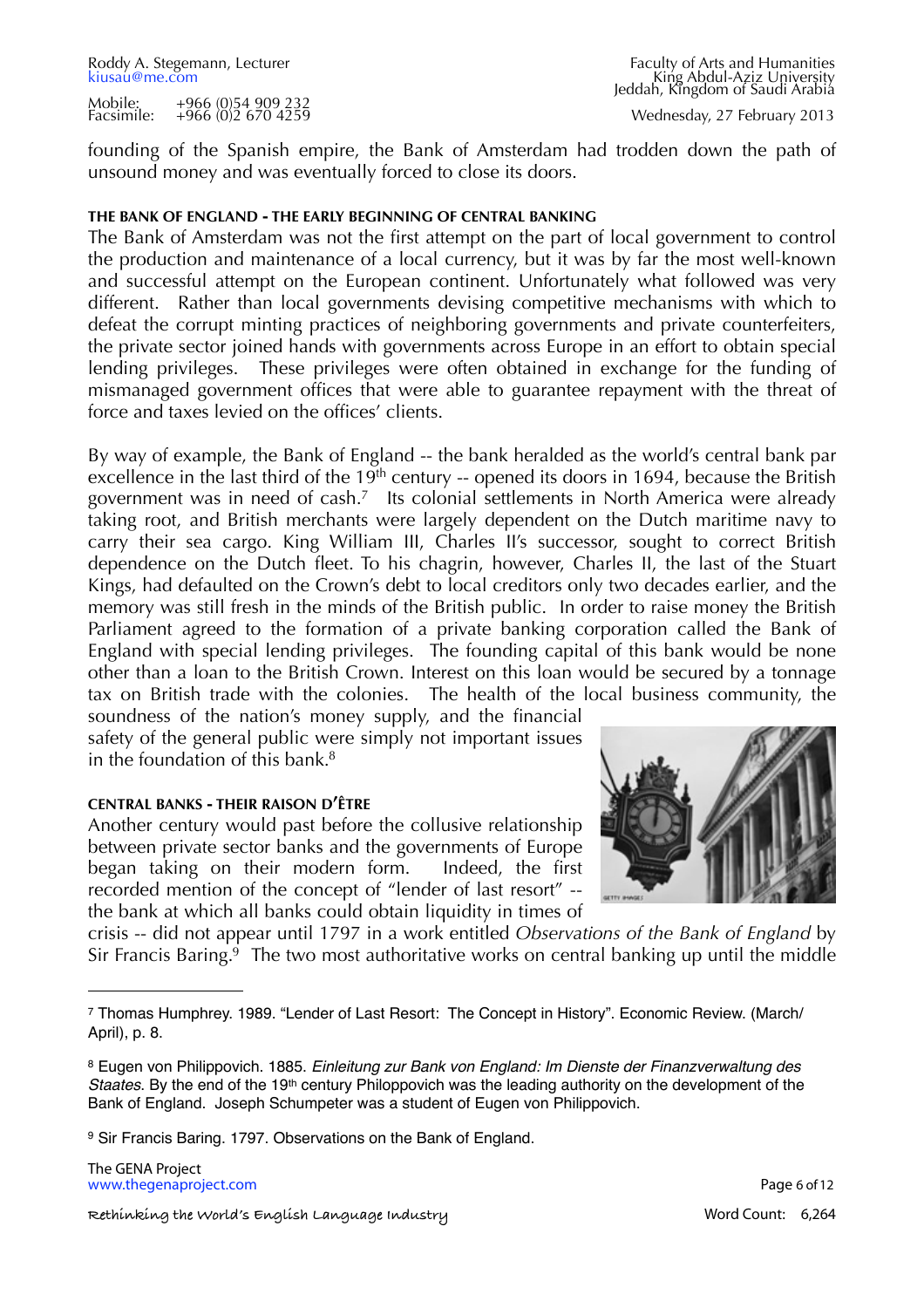Roddy A. Stegemann, Lecturer Faculty of Arts and Humanities<br>
kiusau@me.com Faculty of Arts and Humanities<br>
Faculty of Arts and Humanities [kiusau@me.com](mailto:kiusau@me.com?subject=The%20GENA%20Project) King Abdul-Aziz UniversityJeddah, Kingdom of Saudi Arabia

Wednesday, 27 February 2013

of the 20<sup>th</sup> century were those of Henry Thornton and Walter Bagehot.<sup>10</sup> In his classic work written in 1802 and entitled *An Enquiry Into the Nature and Effects of Paper Credit in Great Britain* Henry Thornton outlined the principle functions of modern central banking. Walter Bagehot's *Lombard Street*, the second most authoritative text on central banking, did not appear until 1873 nearly three-quarters of a century later. These guiding principles were relatively consistent in time and uniform across nations; they included the preservation of the value of the national currency, long run stable monetary growth, a preference for the entire financial system over individual banking institutions, and transparency with regard to the implementation of central bank policies. Although these principles appeared on the surface to be both worthy and noble, in practice they achieved and continue to achieve today quite different ends.

Whether on or off the world's gold standard our world's central banks are designed to mitigate the effects of the financial crises that they create, rather than to prevent them in the first place. Whether on or off the gold standard central banking funnels wealth from the many to the few without the explicit permission of the many. Whether on or off the gold standard central banks encourage debt over equity and socialize risk to the



detriment of the many and to the benefit of the few. Whether on or off the gold standard central banking places the focus on the accumulation of new wealth, not through the creation of real goods and services, but through the transfer of the ownership of wealth that has already been produced. Finally, whether on or off the gold standard, money becomes a political end that leads to unlimited government and the gradual erosion of individual freedoms[.11](#page-6-1)

When our world's national governments unceremoniously abandoned the gold standard in 1971 things began to change, and what

before was a corrupt system that offered mixed results became an incorrigible machine of economic destruction, political and military oppression, and ever-growing income disparity.

#### **WHAT MAKES MONEY UNSOUND**

Before we can begin to wrestle with the political challenges that the introduction of sound money anticipates, we must have a clear idea of what sound money might look like in the 21<sup>st</sup> century, and the financial mechanism by which we can make the transition away from unsound money with a minimum of disruption in the real economy, if only the political will were present. Hopefully the historical background provided above has given us important insight into what the future might bring.

In quick summary, the Spanish economy and the Spanish banking system appear to have been doing quite well before gold and silver began flowing into the Iberian peninsula in the

<span id="page-6-0"></span><sup>10</sup> Thomas Humphrey and Robert Keleher. 1984. "The Lender of Last Resort: A Historical Perspective". The CATO Journal. (Spring/Summer). Vol. 4, pp. 275-318.

<span id="page-6-1"></span><sup>11</sup> Ron Paul. 2009. *End the FED*. The Foundation for Rational Economics and Education, Inc. New York: Grand Central Publishing.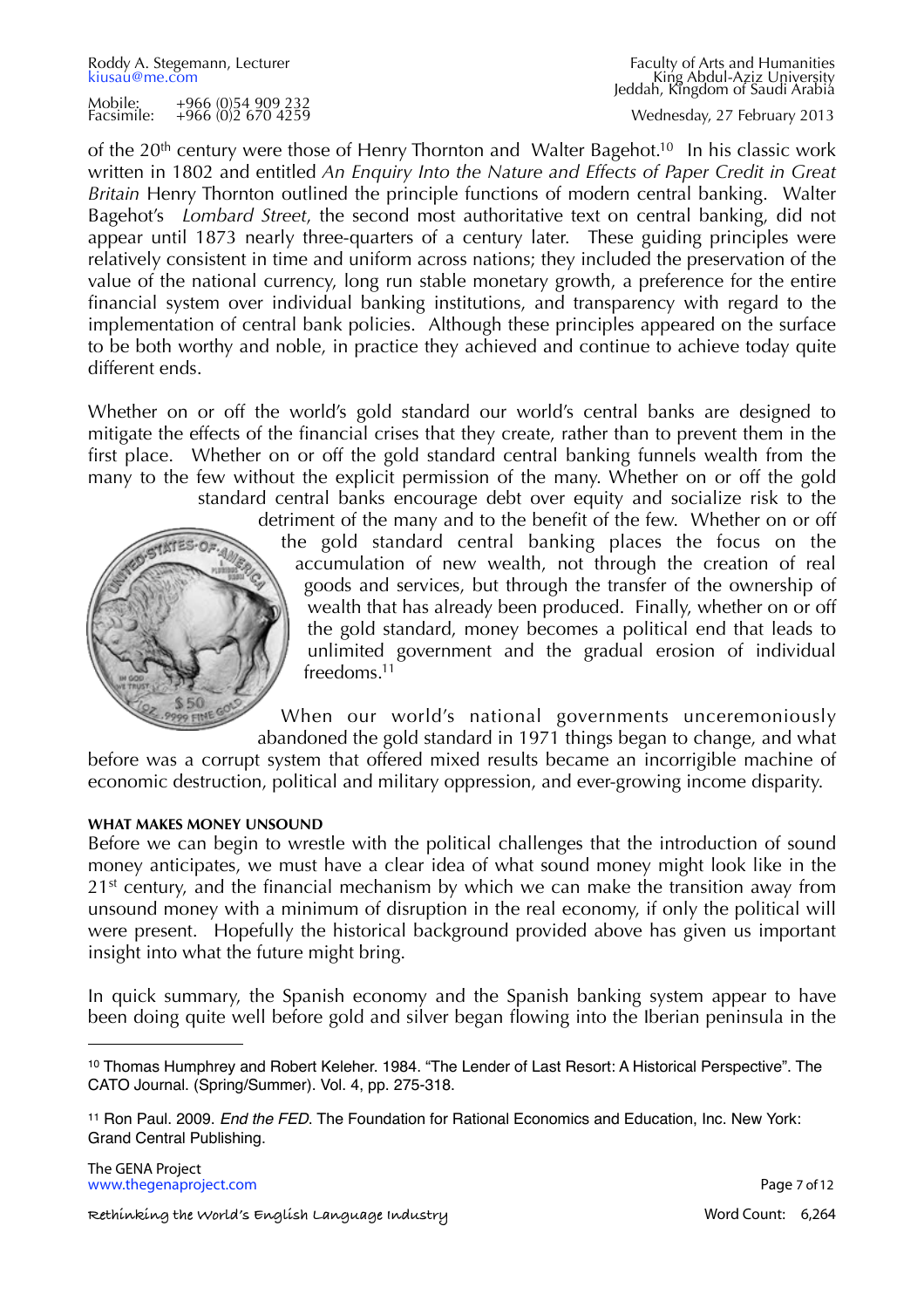16<sup>th</sup> century. This rapid increase in the money supply caused widespread inflation not only in Spain, but throughout the Holy Roman Empire. Whereas some people benefited greatly from this inflation many others did not. Without this rapid influx of new money the Spanish empire would likely never have come of age, but neither would have its collapse. Indeed, sound money is not a creation of the state, but unsound money is.

Secondly, cheating appears to be a natural human phenomenon, and the only way that we can correct for it is with constant vigilance of our fellow human beings. Certainly, no one individual or human institution has a monopoly on fair play, and never should we think that they do.<sup>12</sup> In fact, when it comes to money, the biggest cheaters throughout history have been those who have claimed to be the guardians of our money supplies -- namely, the state and private banks. The act of currency debasement was well recognized by the Catholic Church in the  $14<sup>th</sup>$  century, but the Church remained silent so long as it could profit from its implementation. In fact, we can find numerous examples of debasement since nearly the first appearance of money in historical records. This appears to be the very reason that the early coinage of money was not the province of the state or even private enterprise, but rather that of religious institutions.<sup>[13](#page-7-1)</sup>

Thirdly, the Bank of Amsterdam is a clear example of where the state once intervened to eliminate cheating and was momentarily quite successful. So successful, that the intervention led to a whole new method of commercial accounting and transaction that would eventually become the basis for modern commercial banking transactions. Unfortunately, like the Spanish empire before it, the Bank of Amsterdam also ended in defeat as it withered on the vine of banking malpractice -- lending out the wealth of the many for the profit of the few and thereby socializing the risk of the borrowers while making a handsome profit for having done so.

Finally, the pinnacle of central banking collusion, theft and deception has surely been the creation of the Federal Reserve System of the United States -- a private banking cartel that issues money *ex nihilo* in exchange for interest bearing debt that it then sells on the open market in order to pool money created by private banks through the fractional reserve lending system that it underwrites as the lender of last resort. In turn, this money is lent out to various central banks and governments around the world where it is further multiplied many fold by still other fractional reserve systems that issue still more money *ex nihilo* in the form of interest bearing debt. It is estimated that since the creation of the FED the value of the US currency has depreciated by between 95 and 97% of its worth in 1913.[14](#page-7-2) As a result

<span id="page-7-0"></span><sup>12</sup> Alexander Hamilton, John Jay, and James Madison. 1961. The Federalist. Editor: Jacob E. Cook. Middletown, Connecticut: Wesleyan University Press. Library of Congress, THOMAS [<http://thomas.loc.gov/](http://thomas.loc.gov/home/histdox/fedpapers.html) [home/histdox/fedpapers.html](http://thomas.loc.gov/home/histdox/fedpapers.html)>

<span id="page-7-1"></span><sup>13</sup> Op cit. Jörg Guido Hülsmann.

<span id="page-7-2"></span><sup>14</sup> Federal Reserve Bank of St. Louis. 2012. Economic Research Division. Federal Reserve Economic Data. [online data retrieval] Consumer Price Index 1913-2011. Wage Earners and Clerical Workers (CWUR0000SA0R) and All Urban Consumers (CUUR0000SA0R) Downloaded 15 June 2012. [<http://](http://research.stlouisfed.org/fred2) [research.stlouisfed.org/fred2](http://research.stlouisfed.org/fred2)>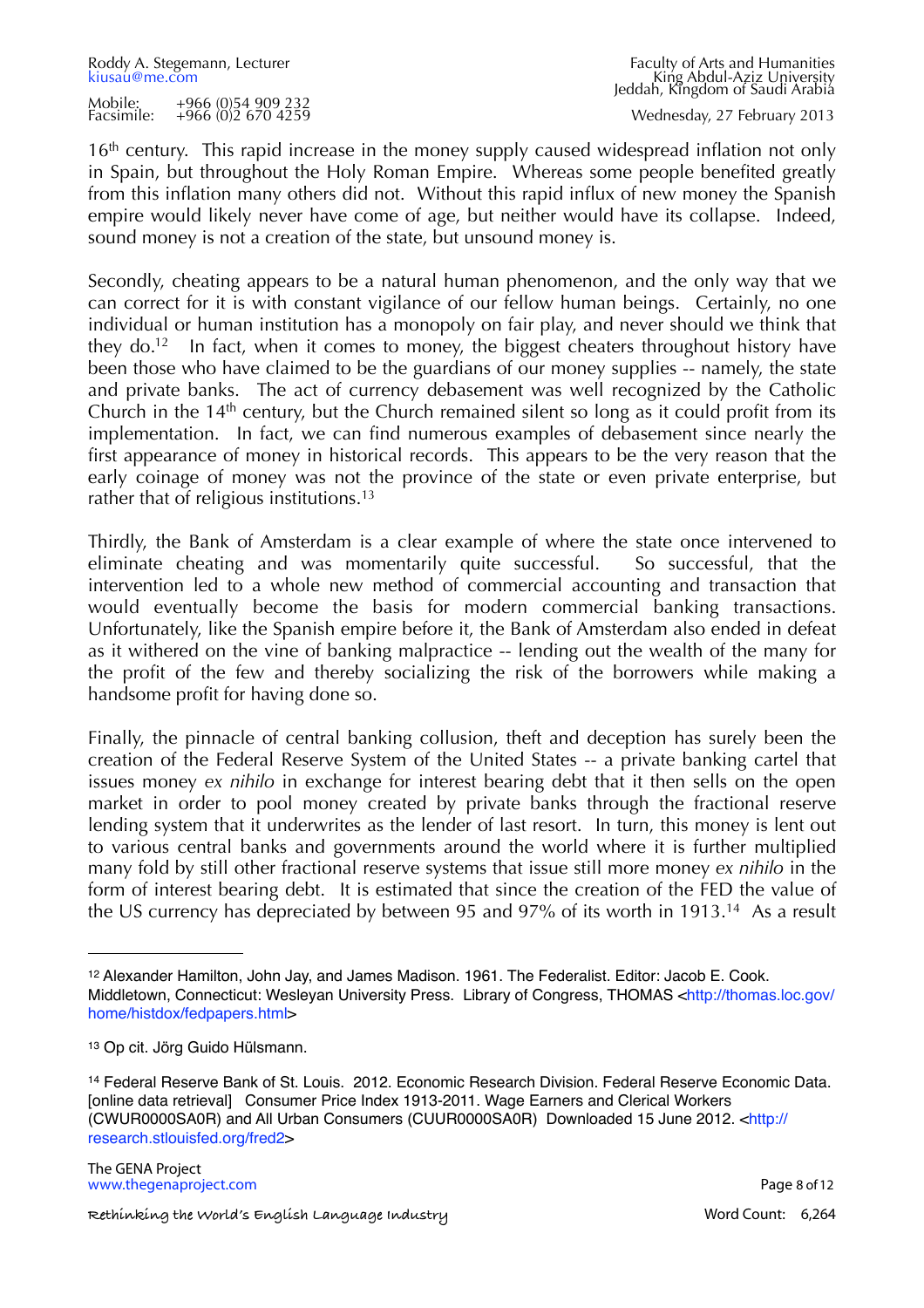of this system of debt-backed currency and corrupt lending practices, not only has the United States undergone several major economic crises at home, but it has sent tidal waves of economic destruction across the globe on more than one occasion.

Now, there are those who would advocate that this collusion, theft, and deception is necessary in order to bring about the kind of rapid economic growth that benefits all of humanity. The standard measure of this benefit is the amount of human activity that can be passed through a cash register, recorded into a ledger book, and reported to a tax collector. Whether the recorded transaction involves the cleaning up of a mess

Roddy A. Stegemann, Lecturer Faculty of Arts and Humanities<br>
kiusau@me.com Faculty of Arts and Humanities<br>
Faculty of Arts and Humanities [kiusau@me.com](mailto:kiusau@me.com?subject=The%20GENA%20Project) King Abdul-Aziz UniversityJeddah, Kingdom of Saudi Arabia Wednesday, 27 February 2013



brought about by another recorded transaction makes no difference -- both good and bad are bundled together as *good*. The primary interest of these advocates appears to be the packaging, pricing, and trading of taxable goods and services without which the principal and interest on the freshly issued and old debt of the central banking systems could never be repaid. It were as if, humanity never existed or prospered until the invention of the cash register and national tax codes. In the end, one cannot help but stand aghast in the complete lack of imagination, total self-deception, or blatant culpability of those who support such a system in the name of human progress.

#### **WHAT MAKES MONEY SOUND**

Some of the most prosperous periods in US history occurred when gold and silver were legal tender. There was a time in US history when banks were divided into two kinds: savings banks and merchant banks.<sup>15</sup> Saving banks would typically hold a depositor's wealth and only lend it out in exchange for secure collateral such as a mortgage on a piece of real property or other large physical asset that would make the loan transaction profitable to the banker. The bank never lent out more money than what was deposited in its vaults, and all money that it did lend out was secured by a physical asset that the banker could claim upon failure of the borrower to make good on his debt. Merchant banks, like saving banks, would never lend out more money than they collected, but the risk of retrieval of both principal and interest was substantially higher as the collateral that these banks received was often merely temporary title to the current assets of the firm and the market reputation of the firm's owners. Indeed, a piece of machinery that produced nothing that anyone wanted after the firm went under was for all practical purposes worthless. Moreover, the reputation of the individual was only important to the individual.

What both of these banks shared in common was their inability to change the total money stock. They either held the money in their vaults or they placed it temporarily into circulation by lending it out. During times of crisis the money would be hoarded and prices would fall. During times of prosperity the money would be put into circulation and prices would rise, but never so much as they could fall, because more money in circulation likely

<span id="page-8-0"></span><sup>15</sup> Rothbard, Murray N. 1994. The Case Against the Fed. Auburn Alabama: Ludwig von Mises Institute. pp. 29-40.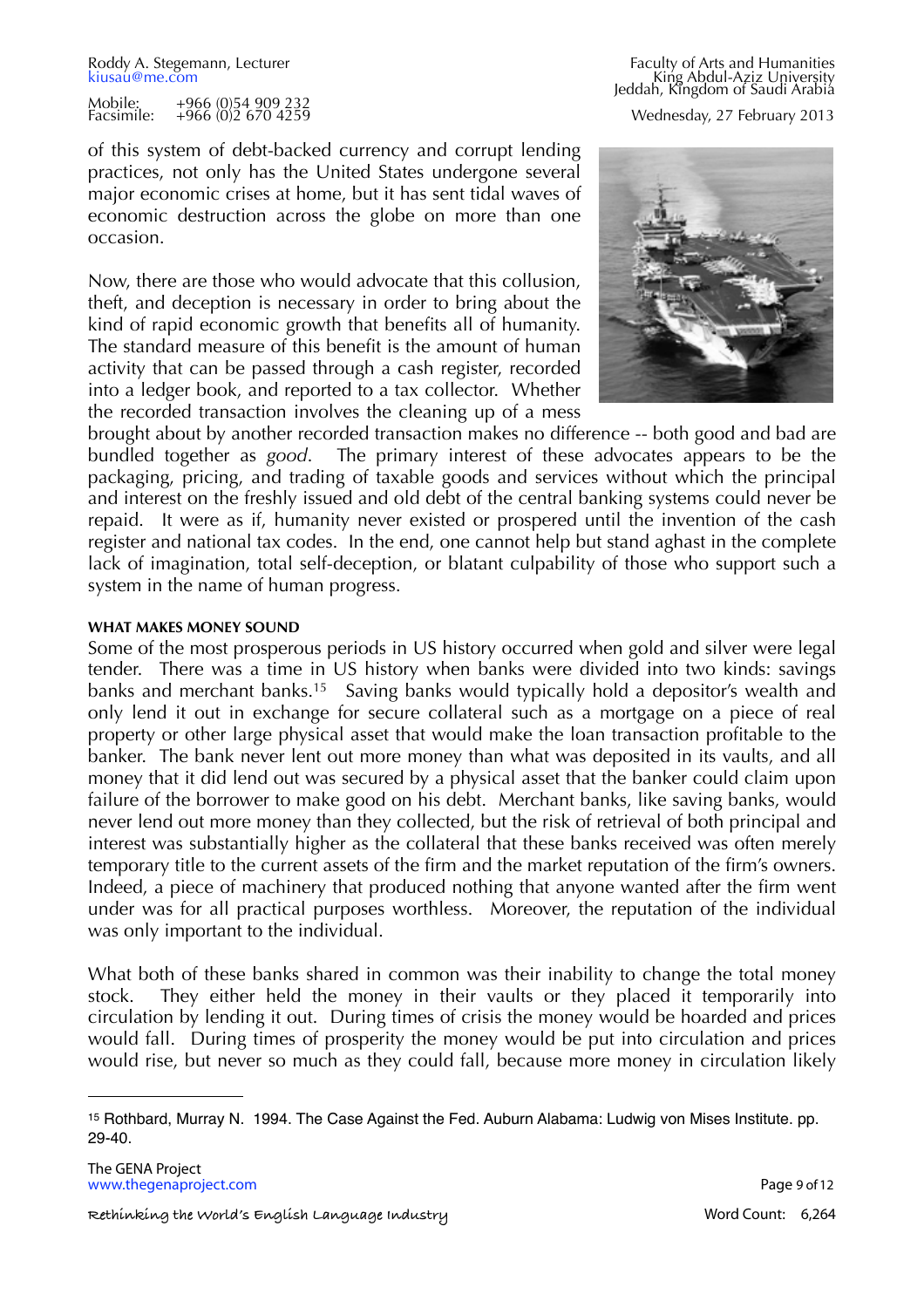Wednesday, 27 February 2013

meant new production. The amount of money that went into circulation was asset-based and never amounted to more than already existent wealth. Only the most imprudent of banks would ever crash and their owners and managers would be dutifully punished for their lack of prudence. In the absence of a rapidly fluctuating money stock brought about by the nefarious practice of lending money into existence, wide spread bank panics rarely, if even ever occurred. Growth was rapid, government was small, and workers could feel relatively secure that the value of their hard earned savings would buy tomorrow at least, if not more, than what they forewent today. This is because new technology was forever being invented and would increase the number of real goods and services relative to the money stock. There were few worries about where to place one's savings or the interest that one might receive on it, because persistent inflation did not exist and the imaginary threat of deflation spirals was indeed imaginary.<sup>16</sup> Of course, the money stock was made up primary of coin and bullion, and there were ups and downs in the quantity of precious metals that were mined, refined, minted, and traded. These sudden changes would bring about momentary havoc, but rarely did it result in the massive real economic damage that we have experienced in recent history.

Certainly it would not hurt to return to the gold standard and credit money -- namely, paper money backed by the amount of precious metal held by the issuing bank. But, is it even necessary? Besides, precious metal, like any other commodity, is subject to price manipulation by those who produce and hold it, and the livelihoods of the many should never be held hostage to political and market manipulations of the few.[17](#page-9-1)

# A Method of Transition

In order for a successful transition to take place, not only must we have a clear notion of what the world might be like in the absence of central banking, but we must also be able to resolve the problems that the current system of central banking has created -- namely, massive government debt, bloated government budgets, and a difficult to resolve income gap.

As not all central banking systems are constructed the same we should hesitate to think that that the same solution will work for everyone, for surely it will not. This said, there appears to be enough similarity across systems that focusing on one system will likely prove useful as an example of what others might do. As the Federal Reserve System of the United States is by far the world's largest central banking system, and as it is the system with which I am the most familiar, I will focus my attention on it, and hope that others might learn from it.

# **PHASE ONE: FIXING SEVERAL PROBLEMS SIMULTANEOUSLY**

Money typically enters into the US economy in three ways: through the issue of new debt by the US Treasury, through lending in the private sector in excess of fractional reserves, and more recently through the sale of new financial instruments called derivatives -- namely, the issue of "risk reducing" new paper that is constituted from repackaged old paper.

<span id="page-9-0"></span><sup>16</sup> Jörg Guido Hülsmann. 2008. Deflation and Liberty. Auburn, Alabama: Ludwig von Mises Institute.

<span id="page-9-1"></span><sup>17</sup> This is not only a personal moral judgement that I find very easy to defend, but it forms the basis of the theory of exchange.

**<sup>! ! !</sup> Rethinking the World's English Language Industry! !** Word Count: 6,264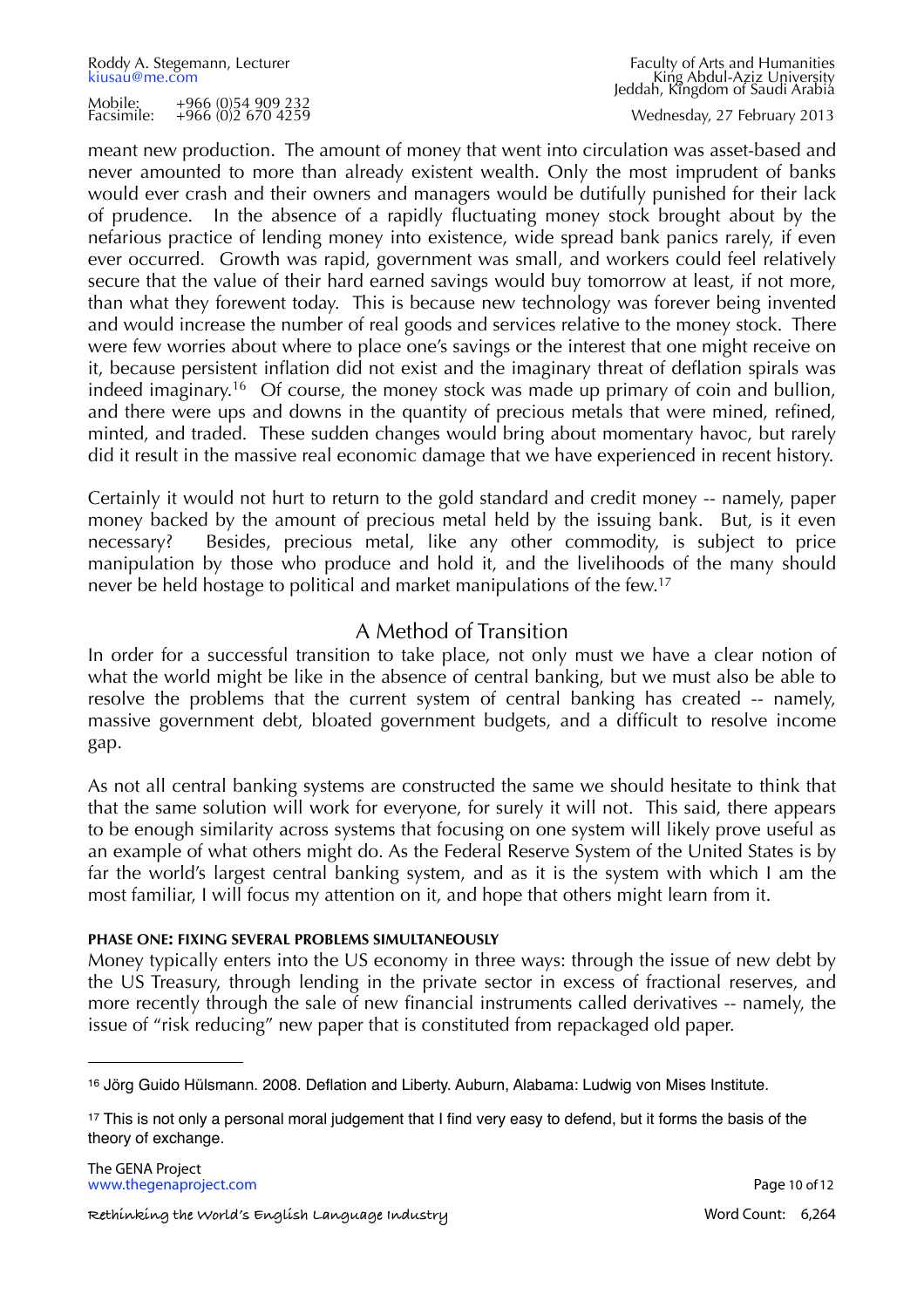Wednesday, 27 February 2013

Now, if the US government were to recall all domestically-held, federally-issued debt in exchange for US debt-free notes issued by the US Treasury while simultaneously raising the federally prescribed reserve ratio from its current level to 100 percent, then the vast majority of outstanding debt could be eliminated with no increase in the general price level. This is because the large influx of new money into the system would be absorbed by private banks where it would be held in the form of mandatory 100 percent reserves.<sup>18</sup> Now, as old bank loans were retired, new bank loans could be issued, but the total amount of lending would be restricted to the total money base held on deposit by the issuing banks.

So, as to stop all other forms of *ex nihilo* money creation, the creation, sale, and purchase of all derivatives and derivative-like financial instruments must be prohibited by law. In an effort not to disturb the global economy and to maintain US credit worthiness overseas US debt held my non-US citizens and foreign governments would be exempt from this exchange. Previous holders of "risk-free" US national debt would seek new interest bearing paper in the private sector or purchase overseas risk-bearing sovereign debt. The entire global economy would be buoyed. Finally, the absence of interest income to the previous holders of the national debt would, of course, be a revenue loss to those who could not find new sources of investment. Their loss, however, would be just compensation to the general public for their having supported a corrupt system. In order to prevent a reoccurrence of inflation and new boom and bust cycles the US Treasury's issue of new money would be limited to that of the purchase of domestically held, nationally issued US debt.

Although the cost of banking and other forms of financing would likely rise temporarily as large money scrambled to find new sources of revenue, the immediate benefit to the national economy would be enormous. The ever increasing volatility in the nation's boom and bust cycles would be eliminated, as every potential source of new money-issue above what is represented by real assets with the exception of one -- namely, the US Treasury -- would be eliminated.

# **PHASE TWO - THE REINTRODUCTION OF FREE BANKING**

Although the US Treasury would be constrained during to issue new

paper only equal in amount to the outstanding domestically-held, federally-issued debt, the problem of future money production would not be resolved in phase one. Indeed, paper wears thin over time, and few people want to carry around heavy coin. Moreover, the

To the best of my knowledge this legislation has never been voted on in Congress.

The GENA Project [www.thegenaproject.com](http://www.thegenaproject.com) example of the page 11 of 12

**! ! ! Rethinking the World's English Language Industry! !** Word Count: 6,264



<span id="page-10-0"></span><sup>18</sup> Patrick Carmack, J.D. 1996. Monetary Reform Act. [<http://www.themoneymasters.com/monetary-reform](http://www.themoneymasters.com/monetary-reform-act/)[act/>](http://www.themoneymasters.com/monetary-reform-act/)

The proposed legislation contained herein does not address the issue of foreign-held, federally-issued debt, and it proposes the establishment of national body to control the US money supply. I reject this suggestion for the reasons provided by the Nobel Laureate, Friedrich A. Hayek, in his 1976 work *The Denationalization of Money: The Argument Refined*.